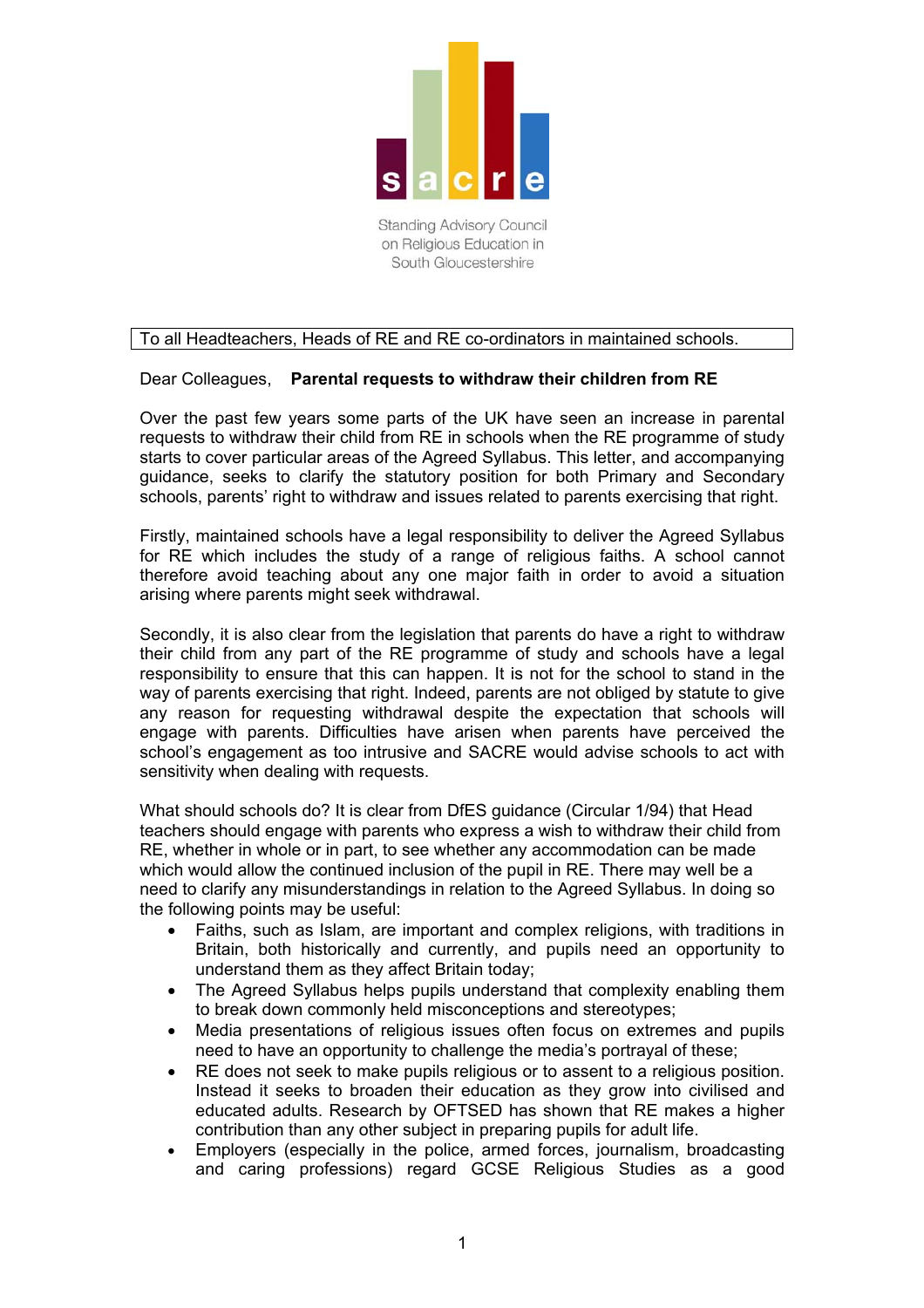qualification. It involves critical thinking and discussion skills; it increases awareness of other people's beliefs, and deepens understanding of our society and the world in which we live.

• In helping pupils think through some of the big issues of life, it prepares them for working and dealing with people of different cultures and beliefs. It also gives them skills that help them with their other subjects, for example empathy and evaluation. If they are withdrawn from RE they may not do as well in those other subjects.

After such clarification, where parents still want to withdraw their child from RE it is important that schools make the following points to them:

- 1. Religious Education is delivered through the Agreed Syllabus and is part of the Basic Curriculum. Pupils will still however encounter faiths such as Islam in other subject areas such as Citizenship; parents cannot withdraw their child from such subjects which are in the National Curriculum.
- 2. It is not acceptable that withdrawal leads to an undermining of the school's responsibility to provide the Basic Curriculum set out in legislation. The expectation of SACRE is therefore that where parents withdraw their child from RE, in whole or in part, they will provide work for their own child to support their family's beliefs during the period of withdrawal. Parents do have rights under the School Standard and Framework Act 1998 and should be made aware of the options at their disposal.

The following could be used in a letter to parents regarding partial withdrawal from RE:

## *Dear*

*Thank-you for informing me of your desire to withdraw your child from religious education when the subject of XXX is being covered. I have spoken to the Head of RE/your child's class teacher and s/he has informed me that XXX will be covered at KS3/2/1 during the following times:* 

*RE/All staff have been made aware that your child will be supervised in an area designated for this purpose during the identified RE lessons. It will be the responsibility of your child to ensure that staff know they are present in the school while they are being withdrawn. During the time of withdrawal you should supply your child with materials to study which will strengthen them in your own religious or philosophical beliefs. It is not acceptable that your child does work in relation to other curriculum areas during this time.* 

*I* also need to make you aware that there will be times when your child will encounter *the study of XXX, not as part of RE, but in other subjects especially Citizenship. Your child will not be removed from these sessions as the right to withdrawal in this case only covers RE, but not the National Curriculum. If you need further clarification on this issue please feel free to contact me.* 

You can at any time reconsider you decision to withdraw your child from RE and if *you do wish your child to be included in RE when XXX is being taught please write to me again and I will ensure that RE/all staff know.* 

*Yours sincerely etc…*